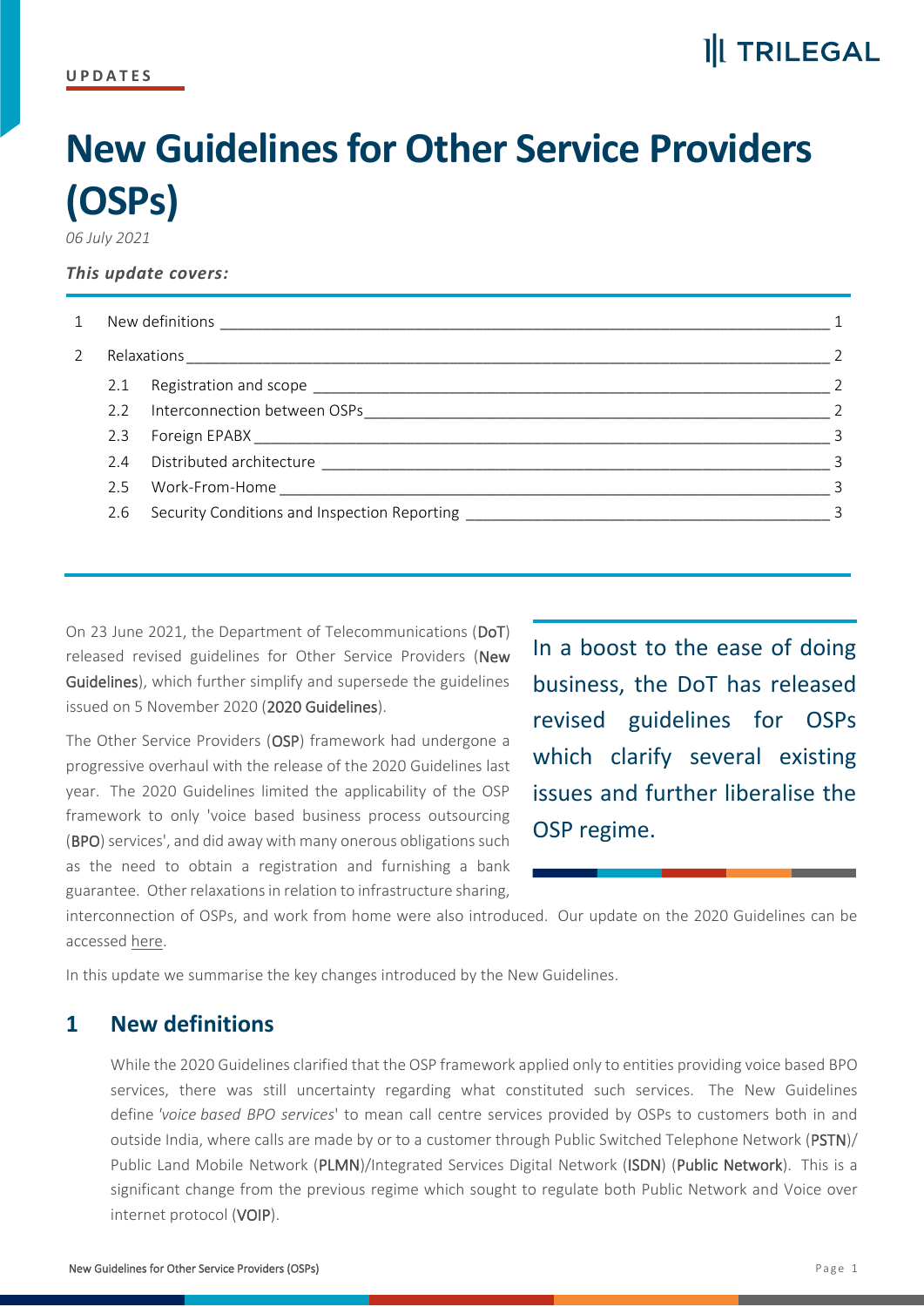Another important definition introduced is that of *'toll bypass'*. Though historically, OSPs have been prohibited from causing toll bypass, the lack of definition led to inconsistent positions with respect to the implementation of various call flow structures across the industry. The New Guidelines define toll bypass to mean the illegal carriage of voice calls between Public Network (a) at the domestic end in India and a foreign country; or (b) of two cities in India, by using the OSP's own network, as opposed to the network of the authorised Telecommunications Service Provider (TSP). The reference to 'own network' could be interpreted to be a private network like Multi-Protocol Label Switching Virtual Private Network (MPLS VPN)/ broadband/ leased line of the OSP within the public network. The restriction is in line with the DoT's intent to limit the OSP framework to the use of the Public Network and its interaction with the OSP's network.

#### <span id="page-1-0"></span>**2 Relaxations**

#### <span id="page-1-1"></span>**2.1 Registration and scope**

The 2020 Guidelines had removed the requirement of obtaining registration with the DoT for OSPs. Additionally, the New Guidelines have done away with the distinction between domestic and international OSP centres. This allows a single call centre to service both international and national customers. This is likely to reduce costs for businesses as it will do away with the need to maintain separate infrastructures for domestic and international calling.

Additionally, only entities that provide voice based BPO services are regulated under the New Guidelines and therefore, entities whose operations are entirely data based, such as those providing customer support through IP to IP calls, will not be regulated under the New Guidelines.

#### <span id="page-1-2"></span>**2.2 Interconnection between OSPs**

Earlier, interconnection was only permitted between two domestic OSPs or two international OSPs of the same company or group companies. Interconnection between international and domestic OSPs was not permitted. Now that the distinction between domestic and international OSPs has been removed, there are no restrictions on interconnection between international and domestic OSPs under the New Guidelines. Interconnection of voice calls with unrelated companies is also permitted. However, voice interconnectivity for internal communication (i.e. within a Closed User Group) is only permitted among OSPs for the same company or group companies.

Further, under the 2020 Guidelines, interconnection of OSP centres was only permitted using leased circuits and MPLS VPN. Globally, the BPO industry has moved on to newer technologies such as Software-defined Wide Area Network (SD-WAN). Allowing Indian BPOs to avail and benefit from new technologies, the New Guidelines now permit OSPs to interconnect using any wide area networking (WAN) technology over National Private Leased Circuit (NPLC)/MPLS VPN, such as SD-WAN.

Therefore, OSPs can now, provided they do not engage in toll bypass, (i) collect, converge, carry and exchange incoming PSTN/PLMN/ISDN traffic between different OSP centres in India; and (ii) carry aggregated switched voice traffic (incoming or outgoing) between its point of presence (POP) and their OSP centre in India, using any WAN technology over International Private Leased Circuit (IPLC)/ NPLC/ MPLS VPN.

Under the 2020 Guidelines OSPs were permitted to obtain a centralised internet connection and allow different OSP centres that belong to the same company or group of companies to access this internet using NPLC/MPLS VPN or SD-WAN (over NPLC/MPLS VPN) (as compared to any WAN technology). This permission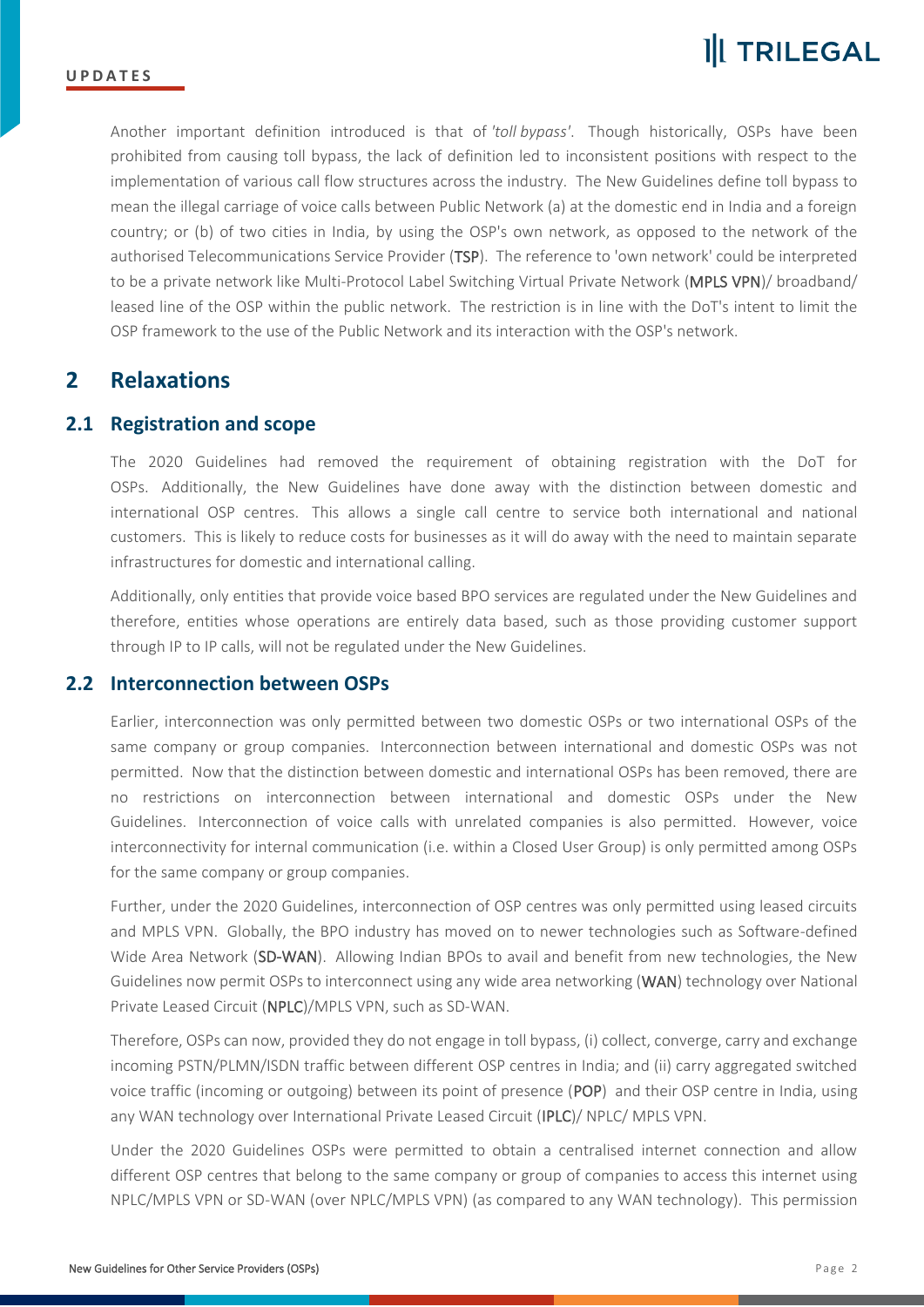continues to apply under the New Guidelines. Such internet must however be obtained in India from an authorised TSP.

#### <span id="page-2-0"></span>**2.3 Foreign EPABX**

Since the distinction between international and domestic OSPs has been removed, all OSPs (including domestic OSPs) are now permitted to have their Electronic Private Automatic Branch Exchange (EPABXs) at foreign locations. This move is expected to benefit companies who want to use their global EBAPX for domestic operations in India and will help OSPs to procure EPABX services from global vendors thereby enabling access to cutting edge telecommunication technology.

#### <span id="page-2-1"></span>**2.4 Distributed architecture**

OSPs are still required to own their EPABX while establishing a distributed architecture, i.e. with the main EPABX situated at a centralised location in India and media gateways located at the various OSP centres across India. The New Guidelines however permit OSPs to place EPABXs that they own in a third-party data centre in India. Alternatively, OSPs are also permitted to obtain EPABX services from TSPs. Ownership of EPABX as a concept was introduced in 2020 Guidelines and has been further clarified under the New Guidelines as selfowned.

#### <span id="page-2-2"></span>**2.5 Work-From-Home**

The 2020 Guidelines provided multiple relaxations in relation to work from home (WFH)/ work from anywhere (WFA), and did away with onerous obligations such as the requirement to procure a TSP provisioned VPN. The New Guidelines further relax these requirements and permit OSP agents working from home (i.e. remote agents) to connect to the OSP centre using any form of connectivity. Remote agents can also directly connect to the centralised EPABX of the OSP, or the EPABX of the OSP or customer.

#### <span id="page-2-3"></span>**2.6 Security Conditions and Inspection Reporting**

The 2020 Guidelines required OSPs to maintain Call Data Records (CDR), User Data Records (UDR) and system logs for all calls made for a period of one year. These were to be maintained at an OSP centre in India if the EPABX was based outside India. This requirement has been retained. Along with this, the requirement to provide remote access of all CDRs/ system logs/ configurations of EPABX and routing tables, if the EPABX is installed at a location different than the OSP centre, has also been retained.

The New Guidelines clarify what exactly CDRs, UDRs and System logs are required to contain. CDRs and UDRs must contain details such as the calling number, called number, date, start time, end time/ duration, identity of the device used in making the call, user identity initiating the session, MGW identity/ soft-switch ID, trunk ID, etc. System logs must include user/login identity, date and time of login and logout, commands/activities performed and the response to them. The CDRs must also be segregated for each OSP centre.

In respect of the sharing mechanism, the New Guidelines clarify that there is no requirement to make any filings or report any information to the DoT on a routine basis. Further, no audit/inspection will be carried out by the DoT of the OSP centres. The DoT may however, request OSPs to submit information in relation to customer calls maintained by them.

The changes introduced by the New Guidelines not only provide clarity but also further liberalise the regulations applicable to the BPO industry and are expected to make India a more favorable destination for outsourcing.